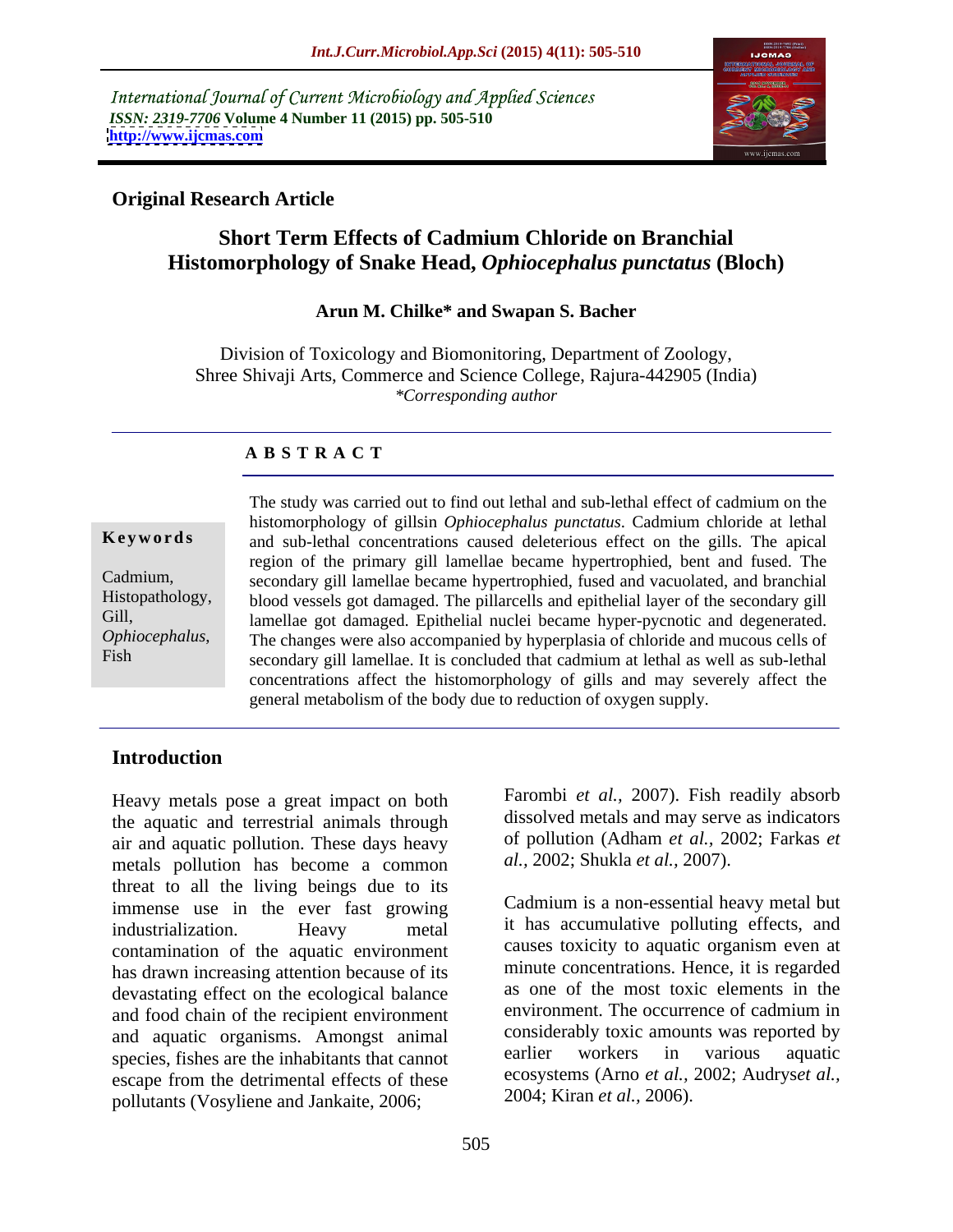Fish gills are important target organs for Percent mortality was calculated and the heavy metals because of their large surface values were transformed into probit scale area in contact with external environment and analyzed as per Finney, 1971. and their thin membrane separating the Regression lines of probit against internal medium from the external medium logarithmic transformation of concentrations (Ferrari *et al.,* 2009). Thus, gills come immediately in contact with heavy metals calculated. dissolved in water provoking morphological basis, gills arise as an appropriate model for studying the effects of environment stressors solution (LC-50) was used for on fish (Vigliano *et al.,* 2006).

tap water was used as a control. Other five aquariums were filled with 10 liters of tap water containing different concentration of **Results and Discussion** Cadmium chloride solutions i.e. 10, 20, 30, 40 and 50 mg/l and mortality was recorded The section of gills of *Ophiocephalus* at 24, 48, 72 and 96 hrs. The aquariums *punctatus* showed dramatic histological were not aerated during experimentation. changes after exposure to Cadmium chloride For calculating the exact death rate, LC-50 for the period of four days are comparison was made with death of fish occurred in controlled aquarium and experimental groups. All experiments were **Histology of gills** carried out for the period of 96 hrs. The number of dead fish was counted every 12 h and removed immediately from the aquaria. pathological lesions (Fig. 1a); both the

and analyzed as per Finney, 1971. Regression lines of probit against were obtained. Slope function (S) was calculated.

and functional disturbances. Alterations in For the study of histomorphological changes gill structure affect the normal function of the fish were exposed to Cadmium chloride vital physiological processes such as gas and at lethal concentration-50 for four days ion exchange, osmoregulation, excretion of (short term exposure). One aquarium nitrogenous wastes and acid-base containing ten fish in 10 liter of tap water equilibrium (Bonga *et al.,* 2009). On this was used as a controlled. Other aquarium **Materials and Methods** experimental period was 24.05 ± 0.660ºC Healthy fingerlings of *Ophiocephalus* ranging from ranging from 24.05 ± 0.660ºC *punctatus* measuring the size  $12-15$  cm were to  $26.08 \pm 0.287$ °C. The water was not purchased from fisherman of Mulchera aerated during the entire period of (District-Gadchiroli) of Maharashtra State experimentation. Fish after every 24 hours (India). They were carried to the laboratory were removed from the aquarium and gills in hygienic condition and acclimatized for were dissected out and fixed in alcoholic fifteen days. During the period of Bouins fixative for 24 hrs. Dehydration was acclimatization fish were fed with rice bran, carried out and blocks were prepared in dried minced prawn and boiled egg *ad* paraffin wax. Sagital sections of gill *libitum*. Six aquariums (20 liter water lamellae were cut at 5-6 µm rocking holding capacity) were cleaned with microtome. Sections were stained with detergent and rinsed with distilled water. hematoxylene and eosin. Photographs were First aquaria containing 10 fishes/10 liter of taken with Coslabtrinocular microscope containing 10 liter of Cadmium chloride solution (LC-50) was used for experimentation. Temperature of the controlled aquarium throughout the and of the experimental aquarium was attached with CCD camera.

## **Results and Discussion**

summarized in detail as follows.

## **Histology of gills**

Gill of the controlled fish exhibited no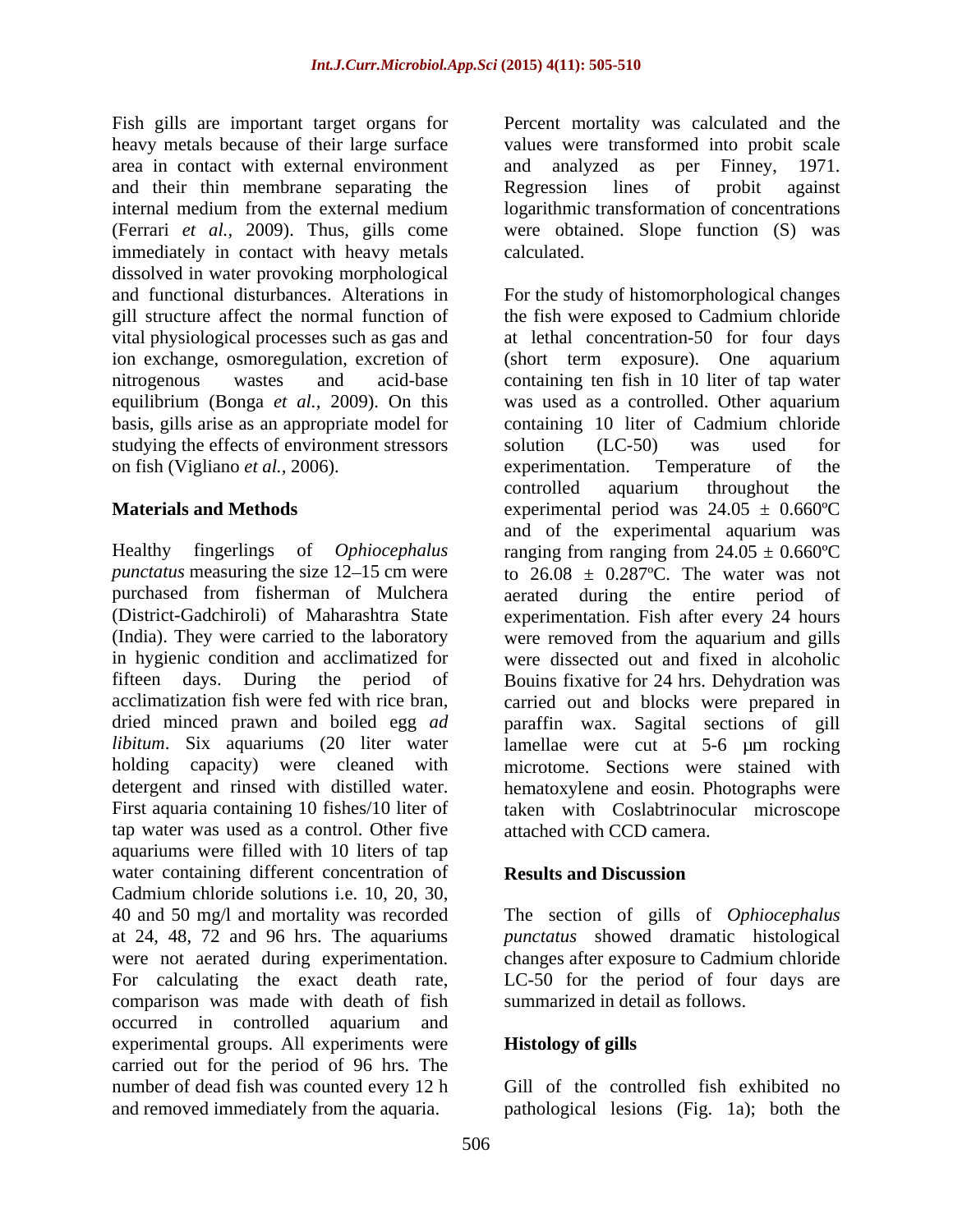primary and secondary gill lamellae were secondary gill lamellae on each side of it. their bases with the primary lamellae and adjacent secondary gill lamellae is known as inter-lamellar region. The epithelial cells

exhibited hyperplasia and fusion of some secondary gill lamellae. Epithelial cells range from impairment of growth, The lifting of shrinked epithelial cells along water. with severe epithelial disintegration was observed (Fig. 1c). However, gills showed

blood vessels of primary gill lamella mild congestion was noticed.

intact. However, the primary gill lamellae the shrinkage and hypertrophy of epithelial are flattened structures with a central rod cells, damaging of pillar cells, lamellar like supporting axis and a row of leaflet like disorganization and disintegration was The secondary gill lamellae were equally hypertrophy. The fusion of adjacently spaced along the columnar structures with located primary gill lamellae and secondary intact cellular layer attached at their bases gill lamellae was more along with the with the primary lamellae and free at their eellular hyperplasia. In primary gill lamellae bases with the primary lamellae and free at blood engorged and coagulated (Fig. 2a). free at their distal ends. The normal pillar cells and vacuolation in the fused secondary lamellar epithelium was simple, secondary lamellae were prominently seen. consisting of a thin single or double sheet of Also, the secondary and primary gill epithelial cells, blood vessels and a row of lamellae became curled. The epithelium of pillar cells. The region between the two gill filament and secondary gill lamellae On the fourth day of exposure the severity in increased (Fig. 2b). Gills showed extensive The epithelial cells detached off from the proliferated.

were undifferentiated and chloride cells Water is the universal solvent and therefore were normal. many things get dissolve in it. The **Histopathological changes in the Gills** resources like rivers, dams, sea etc. which On the first and second day of exposure gill water body that directly or indirectly affects became hypertrophied. Lamellae in some reproduction and metabolic functions in area of the gills got disorganized followed organisms or changes in the physical and by lamellar aneurysm and hemorrhage with chemical properties of the ambient medium rupture of the lamellar epithelium (Fig. 1b). that indirectly affect the resident biota in propagation of industries occurs near water releases several kinds of pollutants in the the aquatic life. The possible effects may range from impairment of growth, water.

an extensive hypertrophy and the curling of untreated *Ophiocephalus punctatus* showed secondary gill lamellae was not evident on a normal structural organization of the the first day of exposure but it was observed lamellae. However the treated one showed on the second day of exposure. progressive architectural distortion at the Epithelial cells became hypertrophied and corroborates with the observation of Jana fusions of the primary and the secondary gill and Bandopadhyaya (1987) who reported lamellae (Fig. 1d) were seen on the  $3<sup>rd</sup>$  day that gills are important tissues because of its of exposure. Severity of epithelial direct contact with water and any effect or disintegration and lamellar disorganization agent has to go through it to come into the was also extensive at this time. Pillar cells fish body. The lamella epithelial lining underwent bending and breakdown. In the reacts to dissolved lead creating tissue In the present investigation, gills of end of the exposure period. This osmoregulatory imbalance.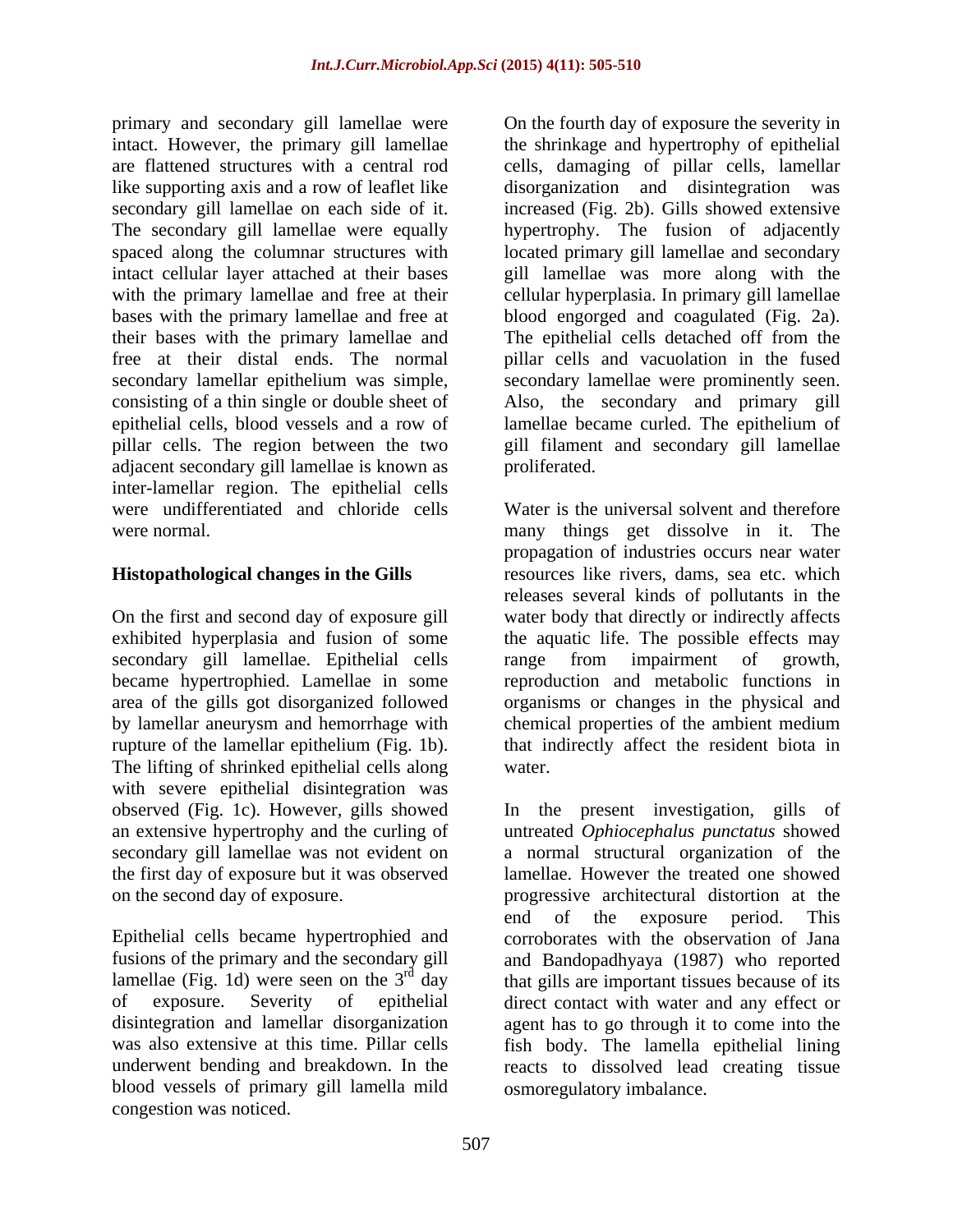**Fig**.**1 a.** L.S. of gill in controlled *O. punctatus* shows normal gill histology. 40X; **b.** L.S. of gill, 24hr after exposure to CdCl<sub>2</sub> shows hemorrhage (h), rupture of gill epithelium  $(\star)$ , 100X; **c.** L.S. of gill, 48hr after exposure to  $CdCl<sub>2</sub>$  shows shrinkage of epithelial cells  $(A)$ , 100X; **d.** L.S. of gill, 72hr after exposure to  $CdCl<sub>2</sub>$  shows fusion of primary (pgl) and secondary gill lamellae, hyperplasia (hpa),  $100X$ hyperplasia (hpa), 100X



**Fig.2 a**. L.S. of gill, 96hr after exposure to CdCl<sub>2</sub> shows blood congestion (Bc), fusion of secondary gill lamellae (fsgl) and damage of gill epithelium (dge), 100X; **b.** L.S. of gill, 96hr after exposure to CdCl<sub>2</sub> shows shrinkage of epithelial cells ( $\star$ 100X



According to Cladwell (1997), the end result cadmium treated gills, marked hyperplasia would be reduced flow of oxygen-enriched of branchial arch, pilaster cell vacuolization water to lamellar tissues and ultimately, a and congestion of blood vessels were well reduction in the fish's performance capacity. The results are in parallel with the The change in physiological properties was works of Kapila and Ragothaman (1999) evident in the shrinkage and fusion observed who reported for *Boleopthalmus dessumieri* at the lamella thus, suggesting that lead exposed to sublethal concentrations of intake mostly occurred via the gills. In cadmium. However Pantung *et al.* (2008)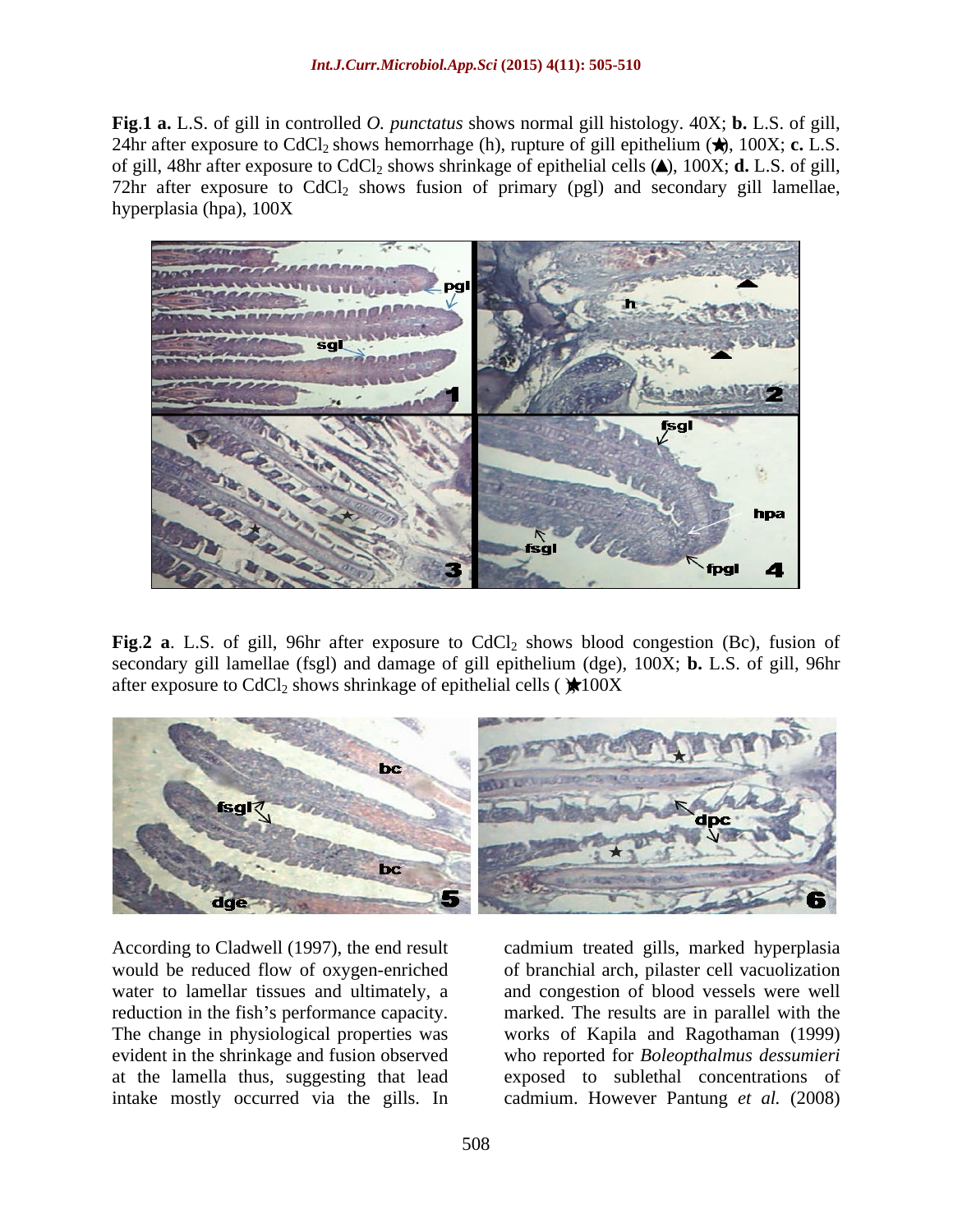have reported some breakdown of pillar R.T., Hinton, D.E. 2008. The cells during the entire period of cadmium exposure in hybrid walking catfish Cladwell, C.A. 1997. Aromatic hydrocarbon (*Clariasmacro cephalus*x *Clarias* pathology in fish following a large *gariepinus*). The epithelial cells displayed considerable edema and some breakdown from the third day and onwards. Contam. Toxicol., 58: 574–581. Histopathological changes in the gill of Farkas, A., Salanki, J., Specziar, A. 2002. *Labeorohita* were reported by Relation between growth and the Vijayalakshmi and Tilak (1996) which included epithelial proliferation, congestion of bream, Abramisbrama L. of blood vessels and hyperplasia. Tilak *et al.* (2005) subsequently reported dropsy, *Environ. Contam. Toxicol.,* 43(2): vascular degeneration, cloudy swelling and  $236-243$ . necrosis in epithelial and pillar cells of the Farombi, E.O., Adelowo, O.A., Ajimoko, have esperantic controllations of printer. F. Hinton, D.F. 2008. The espectral photon of the state of the state of the state of the state of the state of the state of the state of the state of the state of the state of the

Authors are very much thankful to the (*Clariasgariepinus*) from Nigeria Principal, Mr. D.B. Bhongale, Shree Shivaji Arts, Commerce andScience College, Rajura for providing the laboratory facilities during

- Adham, K.G., Hameed, S.S., Ibrahim, H., *Hydrobiologica,* 29: 278–288. 5(3): 488–493.
- waste compost. *J. Environ. Quality,*
- reservoirs (France). *Environ. Pollut.,*
- 

toxicology of fishes. Pp. 401-415.

- spill into the Nemadii River, Wisconsin, USA. *Bull. Environ. Contam. Toxicol.,* 58: 574-581.
- heavy metal concentration in organs of bream, *Abramisbrama* L. populating Lake Balaton. *Arch.*  236–243.
- gills upon chlorpyrifos intoxication. Y.R. 2007. Biomarkers for oxidative **Acknowledgement** indicators of environmental pollution stress and heavy metal levels as in African Cat fish (*Clariasgariepinus*) from Nigeria Ogun River. *Int. J. Environ. Res. Public Health, 4(2): 158-165.*
- study work. Salibian, A. 2009. Effects of sub-**Reference** in three teleosteans species: scanning Ferrari, L., Eissa, B.L., Ossana, N.A., lethal water-borne cadmium on gills electron microscope study. *Int. J. Environ. Health,* 3(4): 410–426.
	- Saleh, M., Ramadan, A. Impaired Jana, S., Bandopadhyaya, N.1987. Effect of functions of Nile tilapia, heavy metals on some biochemical *Oreochromis niloticus*from polluted waters. *Acta Hydrochemicaet Clarias punctatus*. *Environ. Ecol.,* parameters in the freshwater fish, 5(3): 488 493.
- Arno, K.I., Volker, R., Yona, C. 2002. Kapila, M., Ragothaman, G. 1999. Mercury, Cadmium binding by fractions of copper and cadmium induced dissolved organic matter and humic changes in the total protein level of substances from municipal solid muscle tissue of an edible estuarine 31: 1885 1892. *J. Environ. Biol.,* 20(3): 231 234. copper and cadmium induced muscle tissue of an edible estuarine fish *Boleopthalmus dessumieri. Cuv.*
- Audry, S., Schafer, J., Blanc, G., Jouanneau, Kiran, B.R., Shashi Shekhar, T.R., Puttaiah, J.M. 2004. Fifty-year sedimentary E.T., Shivaraj, Y. 2006. Trace metal record of heavy metal pollution (Cd, levels in the organs of Finfish Zn, Cu, Pu) in the Lot river *Oreochromis mossambicus* (Peter) 132(3): 413 426. India. *J. Environ. Sci. Eng.,* 48(1): and relevant water of Jannapura lake, 15–20.